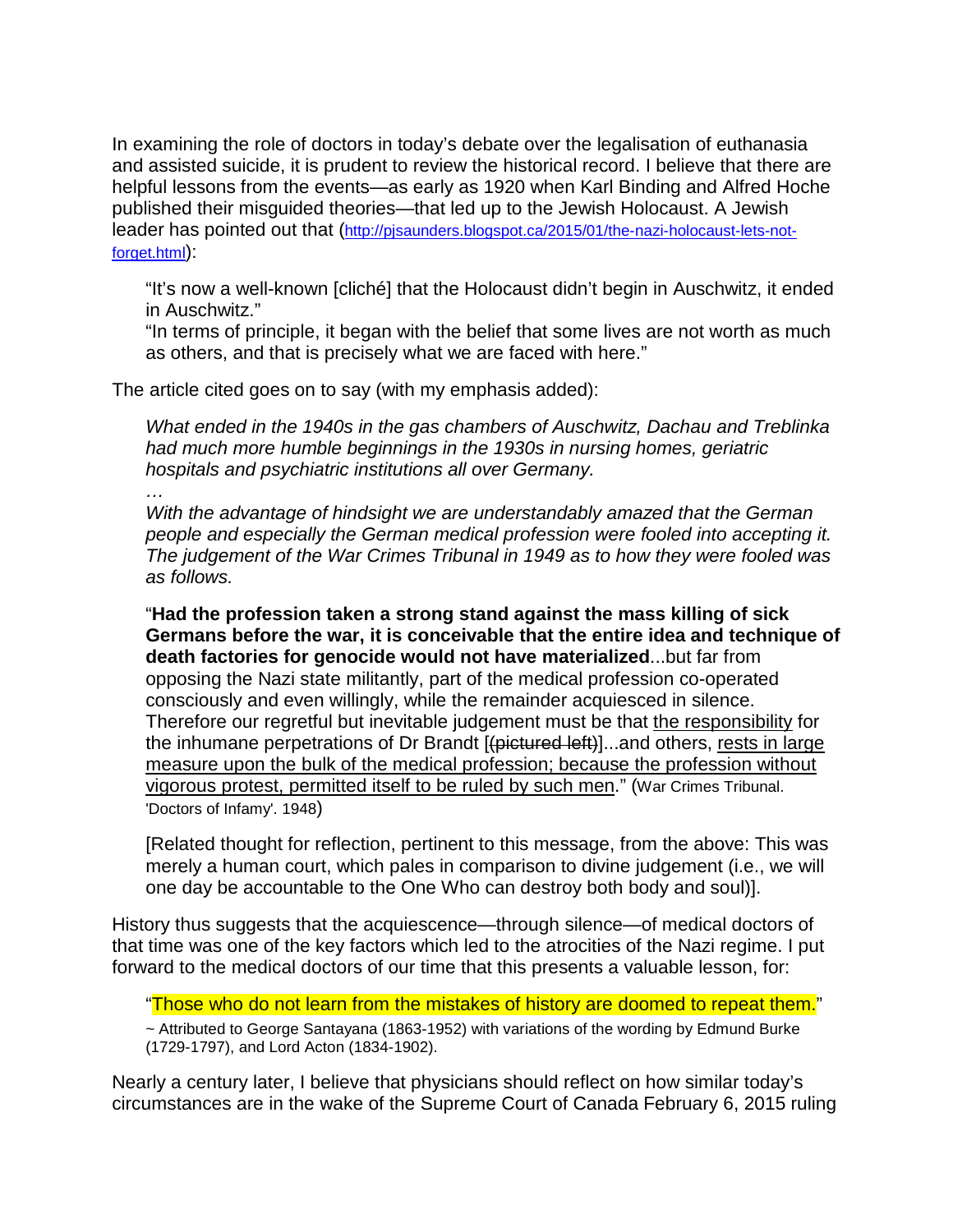in *Carter*. This despotic ruling is attempting to turn our world upside down by setting individual rights and personal autonomy over and above the common good, which has been upheld from tradition. I consider it despotic for a number of reasons; but, primarily, because it sets a deadline of one year for Parliament to enact legislation that the Supreme Court has decreed to be necessary. Is this timeline reasonable when we find ourselves less than one year away from the fixed-date election in 2015 (requiring passage of a bill not only by the House of Commons, but by the Senate as well; moreover, compounded by the complex and controversial nature of the subject matter) [<http://www.parl.gc.ca/Parlinfo/compilations/ProvinceTerritory/ProvincialFixedElections.aspx> ]? The unsoundness of such a decree casts doubt on the reasoning used by the Supreme Court judges in their deliberation of the *Carter* case.

As explained in the quote that follows, three High Court justices in the United Kingdom provide the prudent approach for a democracy. It's a shame our judges didn't follow their example (Tony Nicklinson and Martin cases, 2012; [http://www.christianconcern.com/our](http://www.christianconcern.com/our-concerns/end-of-life/law-unchanged-by-supreme-court-judgment-on-end-of-life-cases)[concerns/end-of-life/law-unchanged-by-supreme-court-judgment-on-end-of-life-cases\)](http://www.christianconcern.com/our-concerns/end-of-life/law-unchanged-by-supreme-court-judgment-on-end-of-life-cases):

*Five of the nine justices concluded that the Supreme Court had the "constitutional authority" to declare that the current law was in breach of Article 8, but only Lady Hale and Lord Kerr were in favour of making a declaration of incompatibility in today's ruling. The remaining three justices had different views on why such a declaration should not be made now, including the view that it was for Parliament not the courts - to change the law in this area.*

As our neighbours to the south of us have pointed out in regard to their Declaration of Independence/Constitution/Bill of Rights, such documents are only as good as the people who oversee their just interpretation. The 19th-century British historian, Lord Acton, made an observation that seems applicable for the Supreme Court of Canada ruling of February 6, 2015:

# "Power tends to corrupt; absolute power corrupts absolutely."

This substantiates the rationale for having a democracy in which power is vested by the people in elected representatives. As recently as 2010, our Parliament has clearly indicated (Bill C-384 voting was 228 to 59) that it rejects legalising euthanasia and assisted suicide in order to uphold the common good by protecting vulnerable people from our ever-expanding "culture" of death. When people focus only on the ends of relieving extreme suffering or a serious misery that life presents, a solution of killing the afflicted human beings may appear to be logically appropriate, but that is not the whole picture. Will physicians remain silent and comply with implementing the new world order that the Supreme Court of Canada is attempting to impose as was the case during the totalitarian regime in Nazi Germany?

In a discussion on conscience rights—as the medical profession is deliberating, or about to deliberate, under the described circumstances—it is necessary to reflect on the importance of having a formed conscience. This naturally leads to bringing God into the picture …doesn't it? It is precisely in Christ that the medical profession can find the solution to the present dilemma.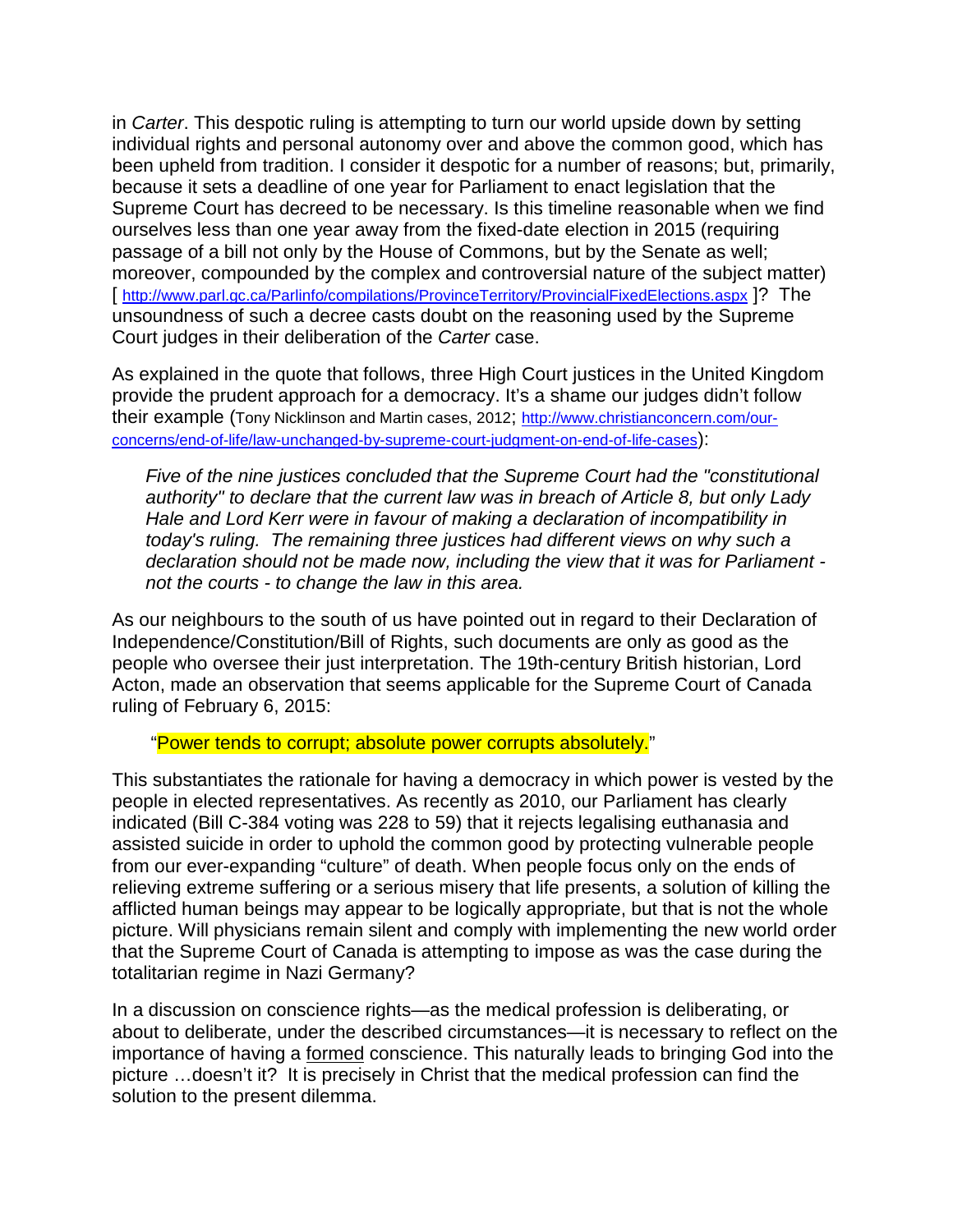I have been wondering why the medical profession, as a whole—going back to when the abortion dilemma began—hasn't provided true leadership on the crucial issues related to human life (having been esteemed for their professional ethics—didn't this stem from the consistency provided by swearing allegiance to the Hippocratic Oath?). After all, the human body contains so many signs and wonders that reflect the genius of our Creator (Psalm 139:14, "fearfully and wonderfully made"). Specifically, the miraculous, built-in healing capability of the human body should, in my estimation, lead doctors to an awe and reverence for our Creator (therefore, respecting the sanctity of human life that He commands; in this regard, I invite you to examine the citations in the corresponding file sent as an attachment), and to proclaim the glory of God. Is it being taken for granted? Isn't the medical profession inestimably indebted to God for this?

With the greater knowledge physicians possess, it follows that there should be an associated affinity for showing leadership. Has intellectual pride prevented too many physicians from studying and living out God's instructions that have been revealed in the Holy Bible? Alternatively, has secularised society—which ridicules growing in the knowledge of God and His laws—made inroads into the medical profession (the corresponding file in the attachments speaks on the said topic)? Are these the explanations as to why the medical profession, as a whole, is hesitant to uphold the long-standing principle of "do no harm"? This is obviously the fundamental reason that patients entrust themselves to their doctor. My heart is saddened that I don't see evidence of the medical profession—as a unified body—having the courage to stand by this principle, which has underpinned the integrity of medical doctors all the years since they swore allegiance to the Hippocratic Oath.

Once again personal autonomy appears set to trump the common good—in this instance, in the realm of the medical profession. The Holy Bible makes it clear that God calls us to protect the common good (revealed primarily through the command to love our neighbour, but also inherently from His Triune nature that calls us to live in community). What is your medical opinion here: isn't a healthy society (the medical bodies being an important part of it) one that concerns itself with the common good? This diagnosis calls for standing for truth rather than going along with what is popular. The persons who are susceptible to committing suicide are counting on the medical profession to provide support to overcome their misunderstanding of life that has befallen them; while the persons experiencing intractable pain need the medical profession to develop and apply its knowledge of palliative care.

In the matter of human dignity, which has a wide range of meaning (I'm led to believe that the sublime dignity given to each person by God—which is the basis for respecting the sanctity of human life—takes precedence), I refer you to a Scottish gentlemen who appears to have a good grasp of it [\(http://www.scotsman.com/news/assisted-suicide-is-an-assault](http://www.scotsman.com/news/assisted-suicide-is-an-assault-on-dignity-1-3680550)[on-dignity-1-3680550\)](http://www.scotsman.com/news/assisted-suicide-is-an-assault-on-dignity-1-3680550). While some cases may appear overwhelming, life experiences have taught me to make the extrapolation that if doctors put their trust in the Lord (with the aid of prayer), God's grace can act through their medical skills to adequately resolve the most difficult disorders in health. It takes no skill to speak of to end a life (concurrently, doing this is a complete misunderstanding of what compassion means), but it certainly requires much to bring a living being out of a difficult physical health condition. May you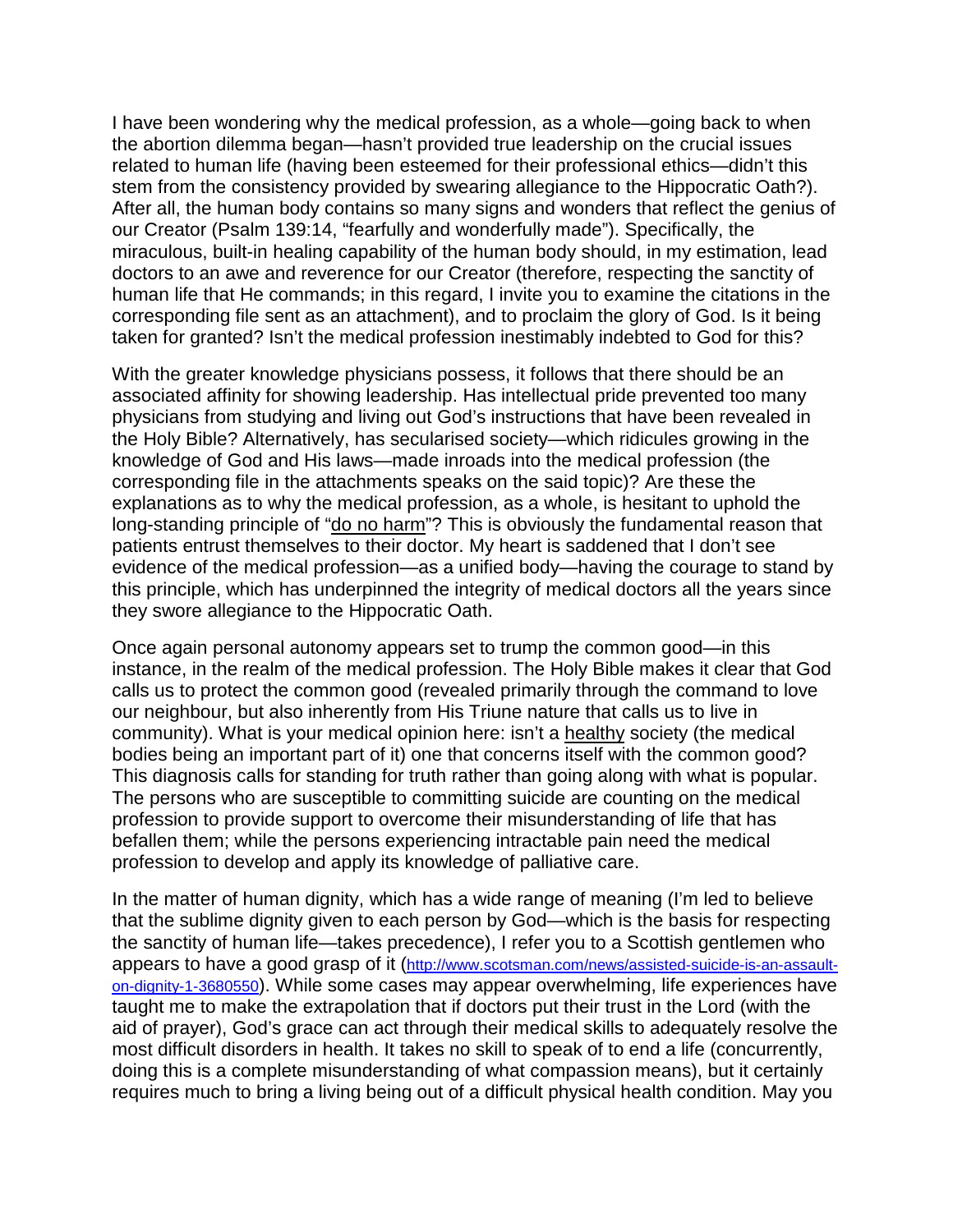strive to use your medical knowledge and skills, with God's help, to live up to this challenge.

Sincerely,

Do not be afraid [Isaiah 41:10,13; 43:1-2]*.* Open, I say open wide the doors for Christ. ~ St. (Pope) John Paul II (1920-2005) began his pontificate on October 22, 1978 with these words.

A thought for our time: **Many people have one way communication with God because they don't read** [Acts 17:11; cf. Psalm 1:2, Proverbs 7:1-3, Hosea 4:6, Matthew 22:29, Luke 24:27,45; Acts 2:42 (could the sequential activities differentiated here be in a successive, prerequisite order for effectiveness of individual prayer?—cf. Catechism of the Catholic Church par. no. 2624); 2 Timothy 2:15, 3:16-17]**, or study** (with the help of Biblical scholars as per Acts 8:31; cf. 2 Timothy 3:15; 2 Peter 3:16) **the Holy Bible (the Word of God) on a daily basis whereupon He speaks to us** (Matthew 17:5, Mark 9:7, Luke 9:35; cf. John 2:5)**, and through which we learn obedience (as the Lord Jesus modelled for us)** [cf. John 8:31, 14:23; 1 John 2:5-6]**.** *As Saint Augustine puts it: "...When you read the Bible, God speaks to you; when you pray, you speak to God".* [Reference 292, quoted from *Verbum Domini*, the Post-Synodal Apostolic Exhortation by Pope Benedict XVI issued on September 30th, the Memorial of St. Jerome, in the year of our Lord 2010]. The Church "forcefully and specially exhorts all the Christian faithful...to learn 'the surpassing knowledge of Jesus Christ' (Philippians 3:8)" [cf. Ephesians 3:19] through prayerful reading of divine Scriptures (CCC par. no. 133, 2653; cf. 1792). Notably, misunderstanding of the Holy Bible occurs with the wrong approach, which lacks reverence and humility (cf. CCC par. no. 299).

A commentary on marriage: **God instituted marriage with Adam and Eve** [Genesis 2:20-25; affirmed by the Lord Jesus in Matthew 19:4-6. Interestingly enough, the KJV uses "a help meet (suitable/fit) for him" in Genesis 2:20. An accompanying, slightly facetious interpretation has been suggested, associated with "opposite", in the divergent case of the woman helping her husband by opposing him when he falls prone to acting as if he thinks that he's God]**, exceptionally sanctified it with the Blessed Virgin Mary's betrothal to Joseph** (in the culture at the time of our Saviour's birth, betrothal was equivalent to marriage such that infidelity was considered adultery as Matthew 1:19 alludes to with the consideration of issuing a certificate of divorce), **foster father of our Lord Jesus** (Luke 1:26-28 and Matthew 1:18-21)**; and underscored its special role in life by having the first miracle take place at the wedding in Cana** (John 2:1-11)**. In the broader context, it could be said that the Holy Bible begins (Genesis 1:26-28, 2:7,18-25)**[preceding the first sin] **and ends (Revelation 21, 22:17) with the subject of marriage. Moreover, the first miracle at Cana initiated the public ministry of the Lord Jesus. Notably, at that wedding, the Mother of God** (of the Lord Jesus) **gave us the advice of a lifetime** (John 2:5; cf. Deuteronomy 18:18-19, John 1:45, 4:25-26, 6:14; Acts 3:22-23, 7:37)**: Do whatever He tells you** [which can be primarily understood through His Word recorded in the Scriptures]. The Catholic Church's teaching on matrimony (which of course is based on the revelation from Sacred Scripture) is provided primarily in par. nos. 1601 to 1666 in the Catechism (of 1994). Nonetheless, in the age of grace that we are living in, it is possible for a single person to live a life of chastity wholly committed to our Lord Jesus Christ (as an alternative to marriage; taking note of 1 Corinthians 7:32-34), through the power of the Holy Spirit dwelling within believers (inspired by the examples of the Lord Jesus and His Blessed Mother). Yet, how many individuals point out the latter possibility to children and young people? I suspect most people—especially parents when speaking to their children—emphasise the former [of course, this could be what God intended in view of His command in Genesis 35:11 (cf. Genesis 1:28, 9:1); although, it may be of relevance to recognise that the command was given to the Israelites]. **Applying the instruction from Deuteronomy 4:9, 6:5-9,20-25; 11:18-20** (cf. Joshua 1:8, Psalm 1:2, 78:3-7; Proverbs 4:20-27, 7:1- 3) **to our day intimates that one of the main responsibilities of parents is to teach the Word of God to their children** (with corresponding implications to the parents about their personal knowledge of the Holy Bible from these citations and the directive from **1 Peter 3:15**). Hebrews 13:4 gives a warning to guard oneself from falling prey to fornication and homosexual relationships as our present day secularised society accepts and widely promotes (fornication and homosexuality need to be judged primarily in light of God's revelation on marriage).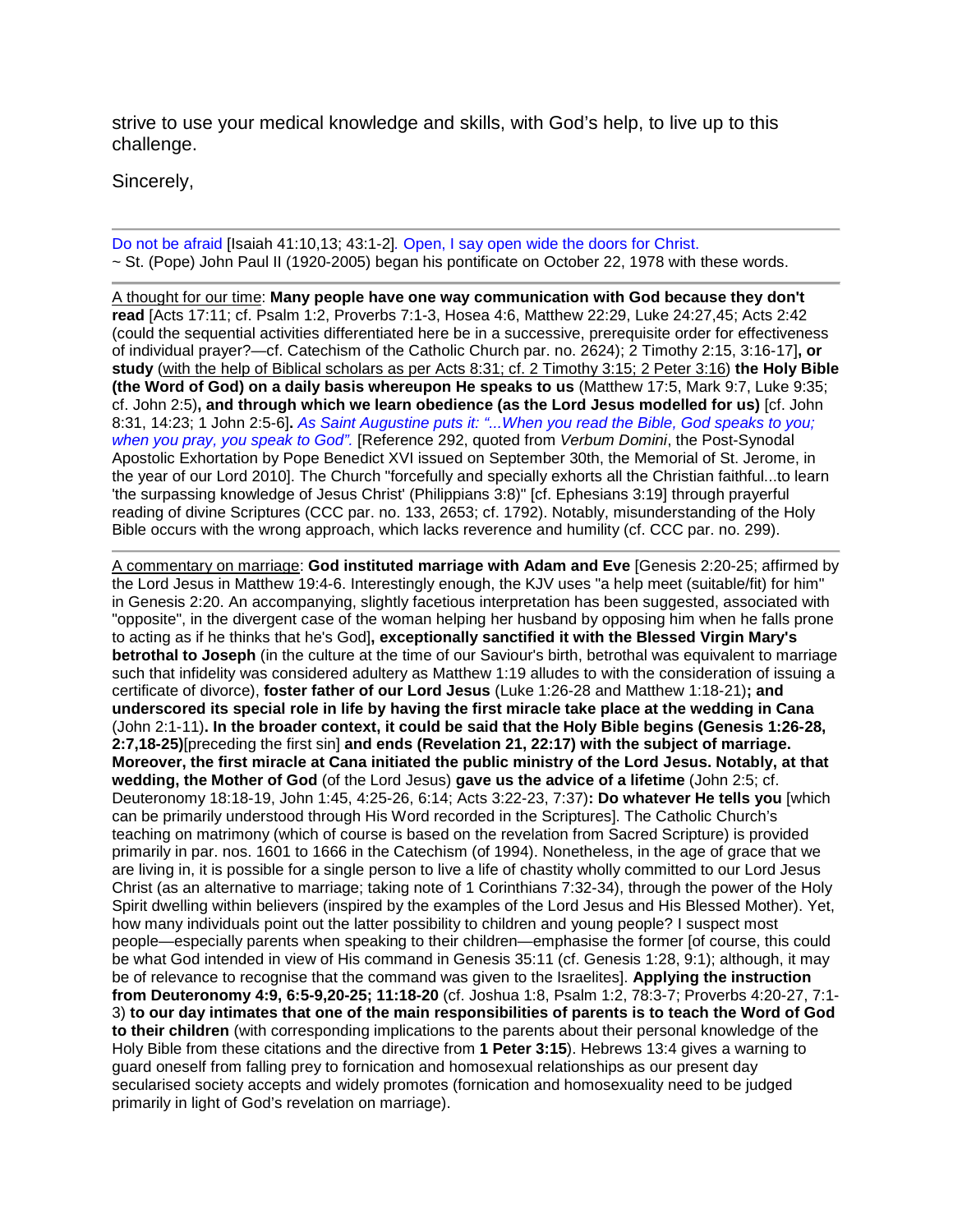#### SPEAK THE TRUTH IN LOVE WITH CHARITY IN DEED (cf. 1 John 3:18).

In conjunction with presenting the foregoing citations [evolving from the study of the Holy Bible with Biblical scholars since October 2004; primarily from the posthumous Internet broadcasts of recordings made by the late Fr. Al Lauer (1947-2002) aired on Presentation Ministries' website [\(http://www.presentationministries.com/dbread/dbread.asp\)](http://www.presentationministries.com/dbread/dbread.asp), and Dr. J. Vernon McGee (1904-1988) on Thru the Bible Radio Network [\(http://www.ttb.org\)](http://www.ttb.org/)—the latter requiring setting aside Protestant views which are at odds with the teachings of the Catholic Church], the writer discloses being a Biblical novice without any formal training in the Scriptures; accordingly, no claim to have any exceptional knowledge of Sacred Scripture is being suggested, or implied (consider paragraph numbers 91 to 95 of the Catechism of the Catholic Church). The Biblical viewpoint on the topics herein is brought forth not only to convey its invaluable instruction and relevance (with this light, one has some trepidation for the higher level of responsibility and accountability implied from Mark 4:11), but also to acknowledge the importance of the Holy Bible as a guide in the daily life of every person (which all too often is neglected). The reader is advised to seek the guidance of recognised authorities on Sacred Scripture to implement this effectively. For Catholics, the accurate interpretation of Sacred Scripture, as it evolves in the life of the Church under the guidance of Tradition, ultimately rests with the teaching authority of the Catholic Church as exercised by the Magisterium. For clarification, the writer holds no authorisation to speak on behalf of the Catholic Church.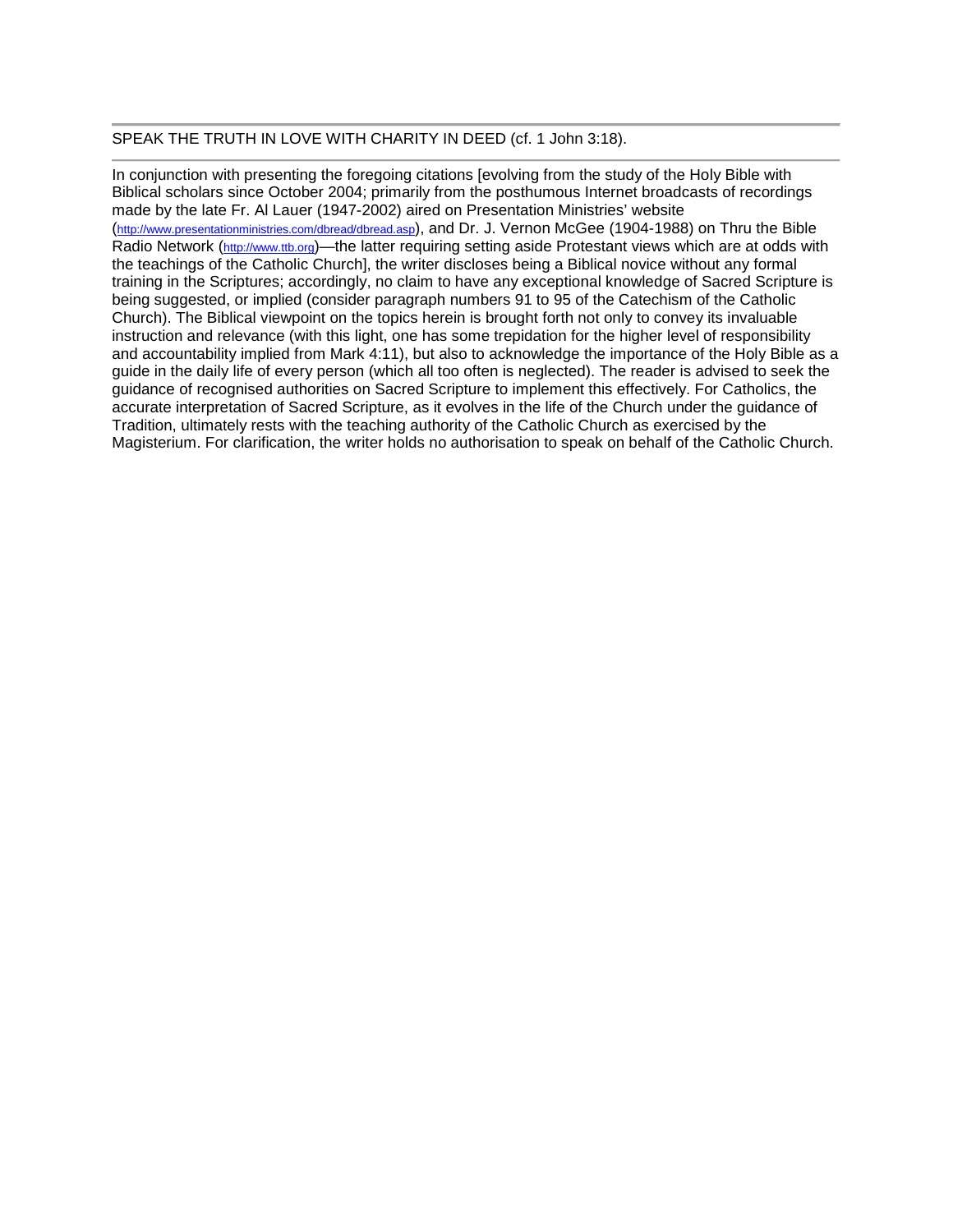### **Biblical Citations Proscribing Euthanasia**

The following citations from the Holy Bible are suggested to be speaking—in varying degrees—to the specified topics concerning euthanasia.**[i](#page-8-0)**

- 1.1 The sacredness of human life: human beings are created in the image of God [Genesis 1:26-27; cf. **Genesis 9:5-6**, Matthew 10:29-31]. This mystery imbues every human being with a God-given dignity which calls forth a respect for that life in all its stages, circumstances and states.
- 1.2 God is the source and author of life; correspondingly, He deems the length of our earthly sojourn [Exodus 4:11, **1Samuel 2:6**, Psalm 100:3, **139:13-16**; Ecclesiastes 3:1-2, 11:5 (caution is urged with taking the passages of this book out of their context, which centres on life "under the sun": the philosophy of man living life apart from God. Its author, presumably Solomon—when he was out of fellowship with God—tells us that "all is vanity" in such a predicament); Isaiah 44:24, 45:12, **64:8**; Jeremiah 1:5, Ezekiel 18:4,32; **Matthew 10:28**; cf. Ephesians 1:3-4, **2Timothy 1:10**].
- 1.3 Proscription against murder—the obvious implication worthwhile emphasising is that it applies toward *all* human beings in every stage and state of life [**Genesis 9:5-6**, **Exodus 20:1,13**, 21:12-14 (**cf. Numbers 35:9-33**); Leviticus 24:17-21 (cf. Exodus 21:20 regarding the significance of ownership, which is possibly given to enable recognising the sovereignty and sole discretion over life and death held by the Creator—as underscored in Matthew 10:28; cf. Job 12:10. Note also that the Mosaic Law must be viewed in light of the higher standard set with the New Testament commands given by the Lord Jesus.), **Deuteronomy 5:5,17, 27:25**; **Proverbs 6:16-19**].
- 1.4 Other citations worthwhile examining in regard to the dignity and worth of human beings according to God [Psalm 22:9-11, **27:10**, 71:5-6, **116:15**; **Isaiah 46:3-4**, **2Corinthians 4:7**; cf. 1Corinthians 1:27-29].
- 1.5 **Obedience to God** (as always, *the* best choice) **versus choosing euthanasia** [**Genesis 9:5-7**, Exodus 1:17, 23:7; **Deuteronomy 30:19-20**, Proverbs 12:15 (cf. Proverbs 3:7-8), **24:11-12**; **Isaiah 29:15-16**, **45:9-12**; **Ezekiel 18:32**, Luke 1:38, **Romans 9:20-21**, **1Corinthians 6:19-20** (cf. **1Corinthians 3:16-17**), **Hebrews 4:13**, 1Peter 2:20].
- 1.6 We are urged to persevere [Deuteronomy 31:6,8; **Matthew 11:28-30**, John 16:33 (cf. Philippians 4:7), **Romans 5:3-5**, 1Corinthians 13:4-7, **2Corinthians 4:16-18**, **12:8-10**; Philippians 4:11-13,19; **Hebrews 9:27-28**, **10:36-39, 12:1-2**; **James 1:2-6**, 5:11 (cf. Job 1:20-21, 2:10)].
- 1.7 God's unfathomable love for human beings (while alluding to the degree of susceptibility to weaknesses or failures that a person can fall prey to) [**Psalm 23:4, 51:5-10**; **Proverbs 8:35-36** (explains the origin of a "culture of death"; **gives the remedy as well**), Isaiah 49:15-16, 54:9-10; **John 16:33**, **Romans 8:35-39**, **2Corinthians 7:10**, Galatians 1:13-16 (cf. 1Timothy 1:15-17)]. Psalm 103:15-16 helps put things into perspective; yet, the Lord has compassion for us (Psalm 103:11-14,17-18).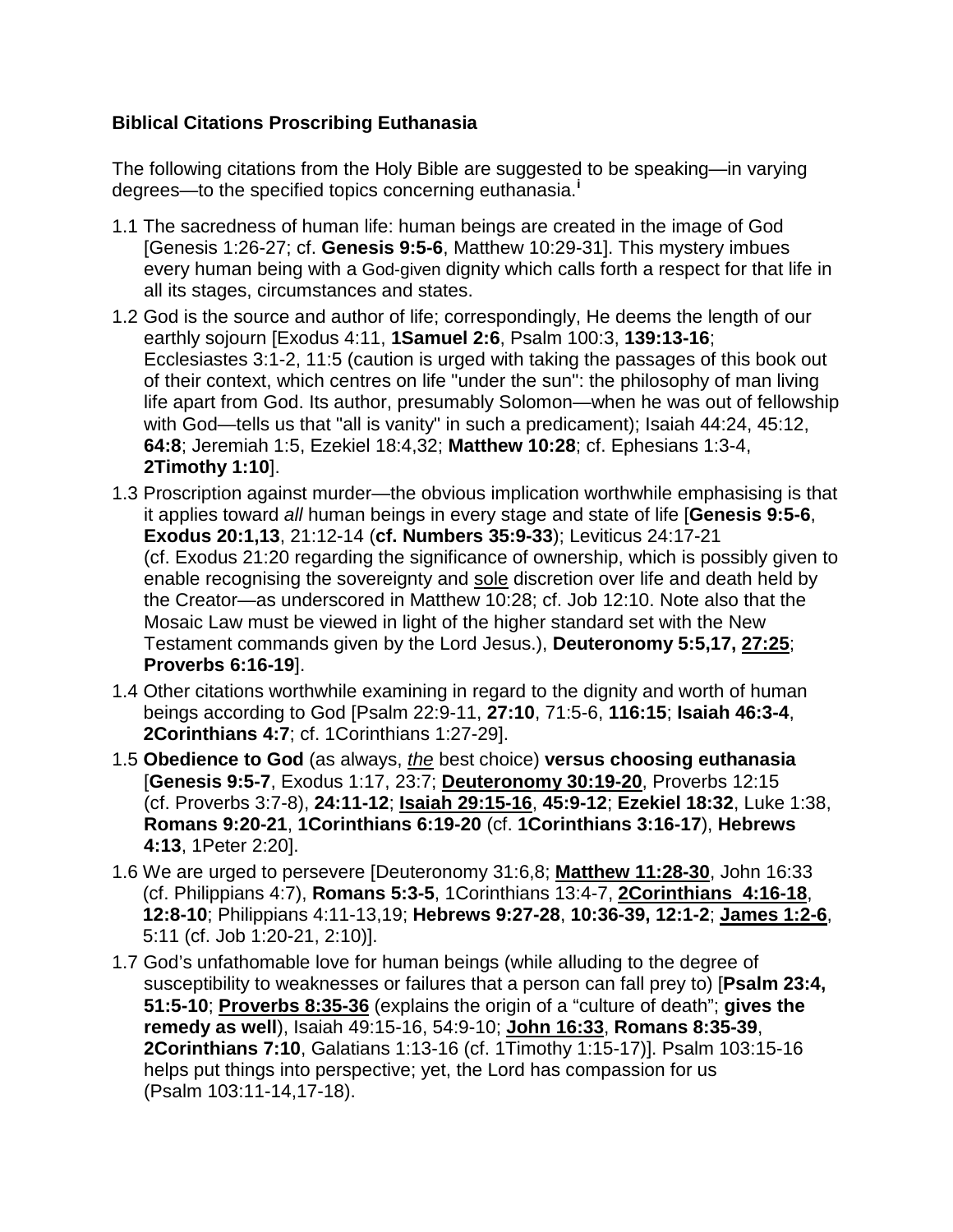- 1.8 The basis to continue with life even in the midst of suffering, rejection or dejection: we are all called to be children of God [John 1:12-13; cf. 1John 5:1-2] through our adoption made possible by the death and resurrection of the Lord Jesus Christ [**Romans 8:12-18**,22-25; Galatians 4:4-7, Ephesians 1:5-8].
- 1.9 Healing is possible through prayer in faith (though consideration needs to be given to the response the Lord gave in 2Corinthians 12:8-9a) [**Exodus 15:26**, **2Kings 20:5-7** (cf. 2Chronicles 32:24), Psalm 6:1-3, 41:3-4; **Sirach 38:9-15** (cf. 2Chronicles 16:12, Isaiah 38:4-9,21), Matthew 8:10,13,16-17, 9:2-7, 15:28; Mark 16:15-18 (cf. **John 14:12**), **James 5:14-16**]. The Old Testament belief was that sickness and infirmity are the result of sin (e.g., as inferred from Exodus 15:26, Psalm 41:4, and Sirach 38:9-11)—one's own, or that of one's ancestors (Deuteronomy 5:9; cf. v.10) [Mark 2:**5**-12, John 5:14, 9:2 (cf. Exodus 20:5-6, Ezekiel 18:20); **1Corinthians 11:29-32**, James 5:16a]. However, the Lord Jesus' teachings make it clear that sin does not have sickness or infirmity associated with it as an outcome in every case (**John 9:1-3**; cf. Luke 13:1-5, 1Peter 2:20). God sometimes uses sickness to teach us something, or He may have different purposes for it. In addition, there is the (bewildering) possibility that other consequences can result from sin (instead of sickness, or infirmity).
- 1.10 Standing idly by as fellow human beings—our neighbours—are being put to death through euthanasia [**Leviticus 19:16-18**, Matthew 19:18-19, 22:37-39; Mark 12:30- 31; cf. **Luke 10:30-37**; pertinent for persons in positions of authority are 2Samuel 23:3-4, 2Chronicles 19:6-7 and **Proverbs 24:11-12**]. **Proverbs 31:8-9** (cf. 1Timothy 5:20) directs us to speak up on behalf of all human life. The image of a watchman for the people of Israel in the Old Testament (**Ezekiel** 3:16-21, **33:**1- **11**; cf. Leviticus 19:17, Isaiah 58:1, Ezekiel 2:3-5, James 5:19) can be applied to the Christian of today (Matthew 18:15-17, Luke 17:3-4, Galatians 6:1,9; cf. Sirach 19:12-13, 1Corinthians 10:12-13). We're called to protect (Psalm 82:3-4, Ezekiel 34:4, Acts 20:35, 1Thessalonians 5:14) and rebuke when necessary (Luke 17:3, Ephesians 5:11, 2Timothy 4:2, Titus 1:9,13, 2:15; cf. Isaiah 1:15-17); speaking the truth in love (Ephesians 4:15).

In the chance that there remains any doubt in a person's mind for accepting the universal truth of the sacred value of all human life one should pause for further reflection on the compassion God has for both the orphan and the widow, as well as the oppressed, neglected, or helpless of humanity (thus even as sinners, we can all have hope as per **2Peter 3:9**) [Exodus 22:21-23, **Deuteronomy** 10:17-18, **15:11** (cf. Matthew 26:11, Mark 14:7, John 12:8); **Psalm 34:18**, **72:12- 14, 145:8-9**, 146:6-9; Ezekiel 18:7 (versus v. 12),16 (cf. Isaiah 1:17,23; Jeremiah 5:28, Ezekiel 16:49); Luke 4:18, 7:22 (cf. Isaiah 61:1); cf. Matthew 25:44-45, Luke 9:48].

Life is a mixture of joys (Sirach 40:12-27) and miseries (Sirach 40:1-11, 41:1-4), but through it all God values every human being (Matthew 18:12-14; cf. 2Peter 3:9). If the Lord Jesus is concerned about flowers (Matthew 6:28-30) and birds (Luke 12:6-7), how much more does He care about you and I. The "culture of death" preys upon people's fear of death, but Christians (Acts 11:26) find comfort in the Lord Jesus' victory over death (Isaiah 28:15, 1Corinthians 15:54- 57, Hebrews 2:14-15; cf. Matthew 7:15, 9:36). Apparently, the Holy Bible tells us not to fear 365 times, once for each day of the year. The late Pope John Paul II (1920-2005) not only gave a personal witness to enduring adverse physical conditions (near the end of his life when Parkinson's disease had significantly impaired carrying out the duties of his papacy), but frequently spoke out against the "culture of death" by telling us*: Do not be afraid*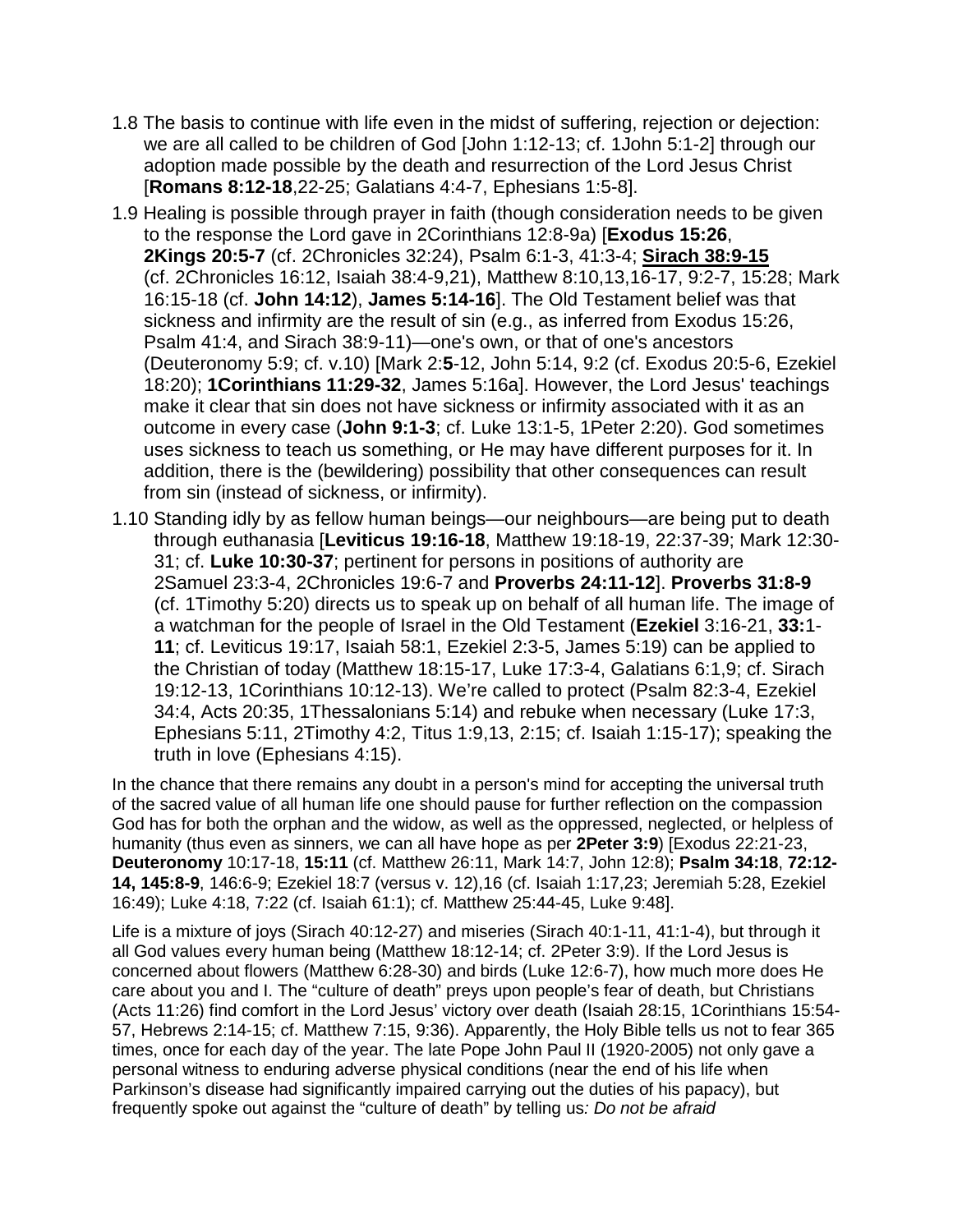[Isaiah 41:10,13; 43:1-2 (citations added herein)]*. Open, I say open wide the doors for Christ.* [St. John Paul II (canonised on April 27, 2014) began his pontificate with these words on October 22, 1978].

The caterpillar, through the miracle of metamorphosis, turns into a beautiful butterfly and thus, no doubt, gives a vivid picture of the wondrous transformation of the believer that takes place in passing from death (earthly or bodily death, as opposed to the second death of Revelation 20:14, 21:8; cf. Matthew 5:29-30, Mark 9:43-48) to life eternal in Christ. We need only to turn to the Lord for help in times of need (Matthew 7:8) rather than desperate means like euthanasia or assisted suicide (Psalm 27:1, 145:18; **Proverbs 14:12**; Romans 8:31; cf. Matthew 11:28-30). The Lord Jesus laid down His life for us so that we can become adopted children of God (Romans 8:15-16); as such, we have a sublime dignity that is independent of earthly circumstances. As His children, God calls us to live godly lives obedient to His ways (John 13:34-35; 15:10,12-14,17; Ephesians 1:7-10, 3:4-5,8-12; cf. Proverbs 3:5-6, Isaiah 55:1- 9). Thus, we can be confident that in the magnanimous love of God, He has a tender spot for the human being who is suffering through dire circumstances (2Corinthians 1:3-4; cf. Isaiah 49:15, 66:13).

Although we may not realise it at the time, God (cf. 1Samuel 16:7, Proverbs 17:3, Jeremiah 12:3a, 17:10, 20:12a; of course, also noting James 1:13-14) always has a purpose in testing (of our faith) and trials (e.g., through suffering). Consider **Deuteronomy 13:3-4** ("hold fast to him", NIV), Judith 8:25-27, **Jeremiah 17:9**-10 (cf. Psalm 51:10, **Ezekiel 36:26-27**) and Hebrews 12:5-11; also, the testing of the Lord Jesus (Matthew 4:1-11, Mark 1:12-13, Luke 4:1- 13; Matthew 26:36-46, Mark 14:32-42, Luke 22:39-46) Who modelled the attitude for us to hold towards our Heavenly Father: "not as I will, but as You will." The faith of the Blessed Virgin Mary and St. Joseph was tested (Luke 2:1-7, 2:25-35; Matthew 2:13-23, Luke 2:41-50). Similarly, we will undoubtedly be tested in our lives; accordingly, may we be able to respond afterward in like manner to our Blessed Mother in Christ as described so eloquently by St. Luke (Luke 2:19,51). We need to trust in God rather than rely on our intelligence apart from God (**Psalm 34:8**, 118:8; **Proverbs** 3:5-8, **16:**20,**25**; Isaiah 50:10-11, 53:6); accordingly, we "surrender our intellect to faith" [cf. Ephesians 3:19; 1994 Catechism of the Catholic Church (CCC) 155 & 157]. Our trouble is never an end in itself. If we accept the suffering that God purposes (albeit, during our earthly sojourn, we may not understand why; cf. Psalm 139:23-24), and strive to endure it, one can even experience joy—not in the suffering itself, but in going through the trial (**James 1:2-4,12**; cf. vv. **13-14**). Suffering can be willingly offered up to God to obtain mercy, and also for the benefit of others as per **Colossians 1:24** (cf. CCC 618); cf. 2Corinthians 1:5, 4:8-11; **Philippians 1:29**, **3:10-11**; 2Thessalonians 1:4-12; **1Peter 4** (especially vv. **12-14,19**). One of the most strikingly profound statements (even more so in that it is often cited as the shortest verse in the Holy Bible) related to suffering might be: "Jesus wept." (John 11:35; cf. Luke 19:41, Hebrews 4:15).

**i** In coniunction with presenting these citations (emanating from the study of the Holy Bible that has been aided by guidance from Biblical scholars since October 2004), the writer discloses being a Biblical novice without any formal training in the Scriptures; accordingly, no claim to have any exceptional knowledge of Sacred Scripture is being suggested, or implied. The Biblical viewpoint on euthanasia is brought forth to acknowledge the importance of the Holy Bible as a guide in the daily life of every person (Acts 17:11; cf. Psalm 1:2, Proverbs 7:1-3, Hosea 4:6, Matthew 22:29, Luke 24:27,45; Acts 2:42, 2Timothy 2:15, 3:16-17), and particularly those in the sphere of jurisprudence. The reader is advised to seek the guidance of recognised authorities on Sacred Scripture to implement this effectively.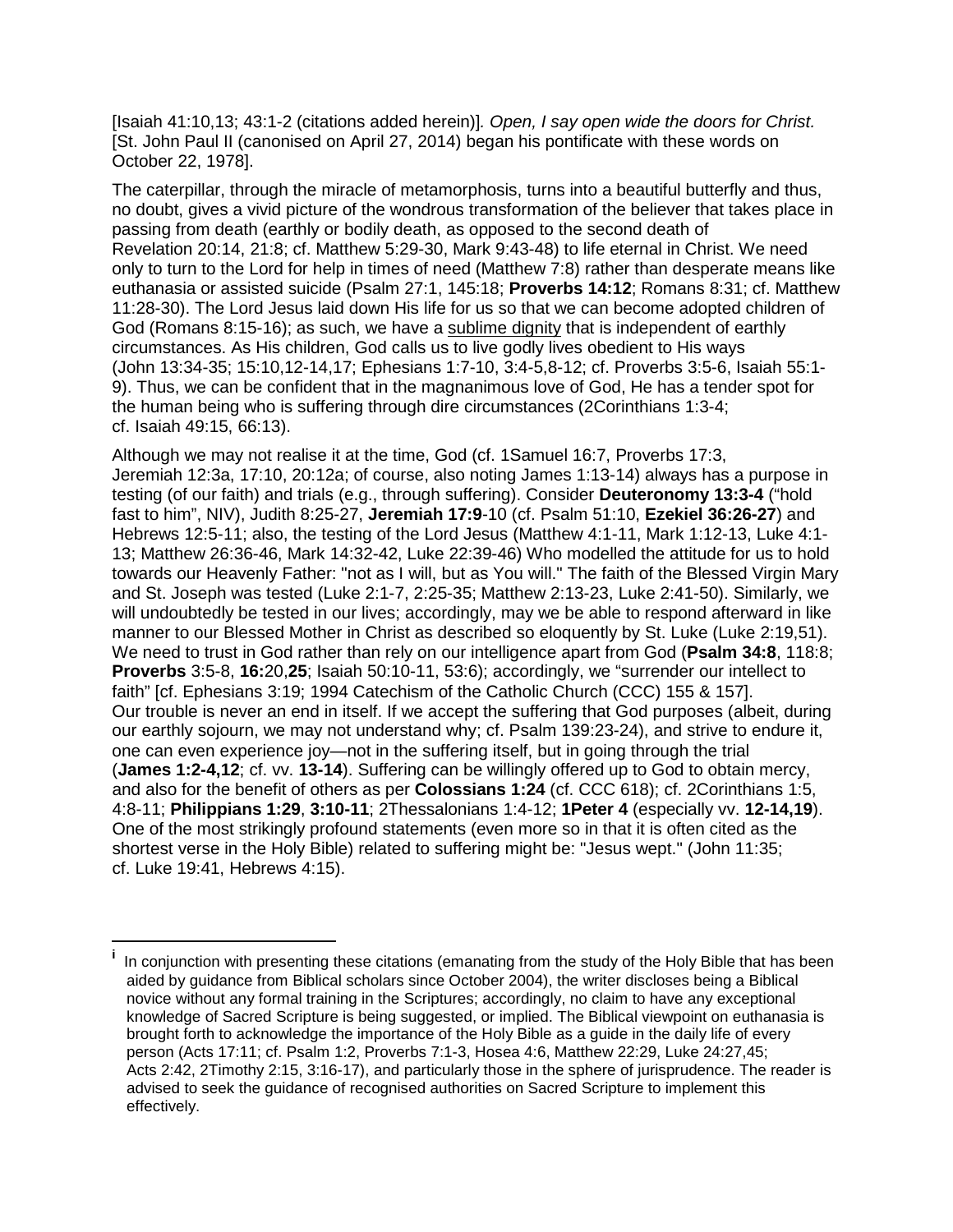<span id="page-8-0"></span>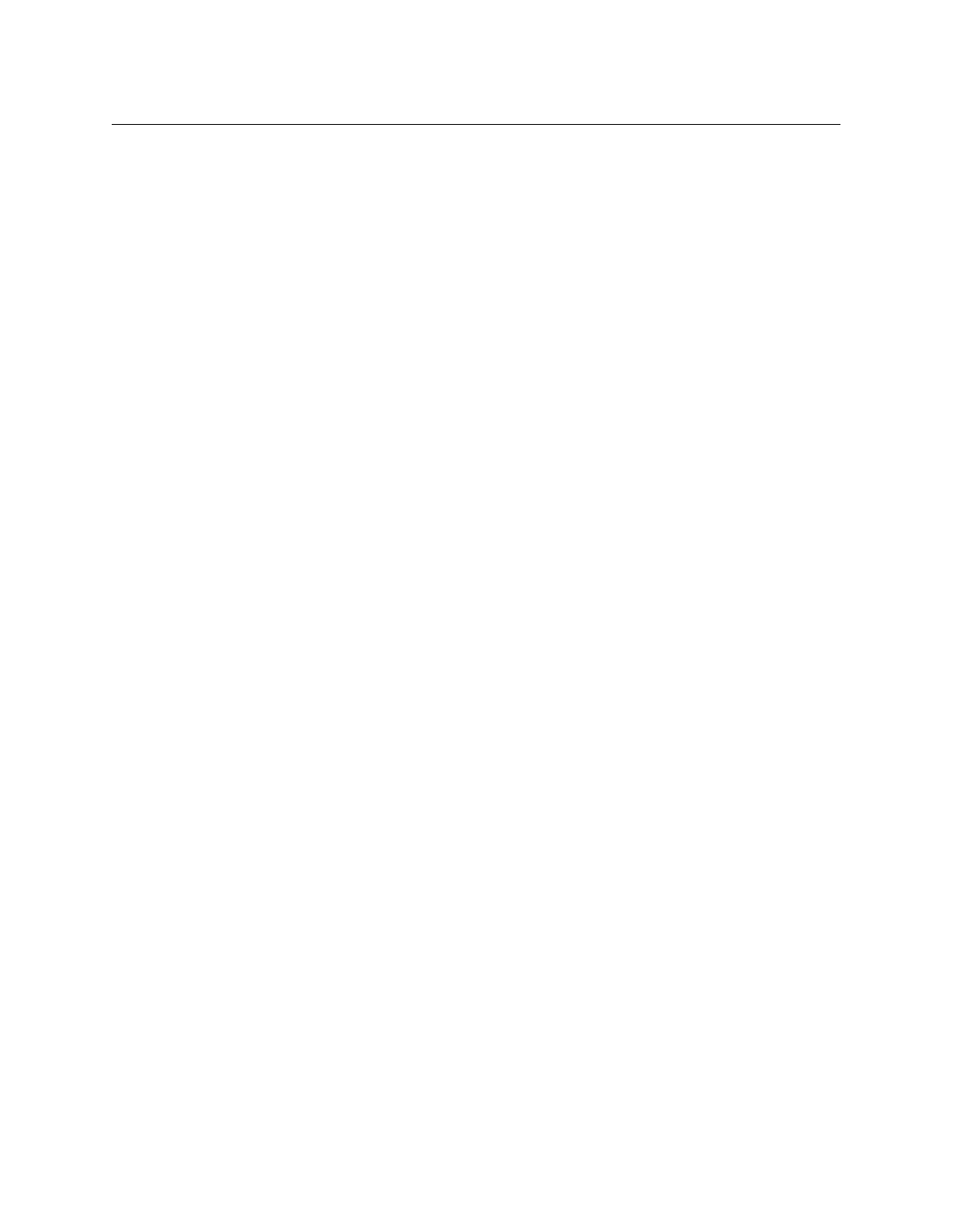## WALKING IN CHRIST DURING THE TWENTY-FIRST CENTURY

(Exposing the BIG LIE of Secularists)

When reflecting on the nation of Canada today, one is struck by how hostile it has become towards people of the Christian faith. Why so when it was Christians who, in living out that faith, founded our nation? Canadian people on the whole have chosen secular values that—on the surface—seem well-suited to a modern, technologically advanced society. Yet, how has this radical turnabout actually occurred?

There is sufficient evidence that the spiritual malaise of our nation has its origin—for the most part—traced to a huge misconception which is related (as one would expect) to the Christian call for applying the truths of faith: not only in one's private life, but in living them out in the broader world as well. To explain this, we need to go back in time to the beginnings of our modern form of government by examining the lives of the then-ruling political leaders and their perspectives.

We can start by looking at the Canadian Parliament buildings. How many citizens of our nation are aware that there are numerous scriptural references engraved onto these buildings and etched into their window panes?<sup>[1](#page-11-0)</sup> What is the reality behind these pieces of factual proofs of faith? It is reasonable to speculate that the Scriptures were commonly and highly valued; not only by the political leaders on the whole, but by the people of the nation whom they represented. To substantiate this conclusion, I urge you to examine for yourself the individual lives of some of these people;<sup>[2](#page-11-1)</sup> as well as those of our neighbour to the south of us.

At the root of the trend towards secularisation in the political realm; concurrently, the phenomenon of judicial activism in Canada today is the influence of the perspectives from our neighbouring nation concerning matters of faith. The misconception regarding the intention of the authors of the Declaration of Independence/Constitution/Bill of Rights in the United States of America to bring about the separation of Church and State has filtered its way into the perceptions of political leaders and the judiciary in Canada.<sup>[3](#page-11-2)</sup> The deceptions repeatedly put forth in regard to this misconception were eventually regarded as being factual.

Reliable reports from the USA point out the flaw in the interpretation that separation was intended to mean the removal of God and expressions of the Christian faith from the public sphere. This type of interpretation seems to have developed as early as the US Supreme Court ruling of 1947 (*Everson v. Board of Education*), but such a notion is unfounded in reality. If the reader is unconvinced of this conclusion, I would urge an examination of the lives of the founding fathers of the United States of America (e.g., via compact disc recordings by David Barton<sup>[4](#page-11-3)</sup>).<sup>[5](#page-11-4)</sup> The actuality suggested in the reports is that the importance of faith in their lives, and the lives of people of their time, was much more commonly held than today and was likely seen as a given. The founders of the United States of America looked to the Holy Bible as a blueprint for their lives. Thus the idea that they wished to separate their beliefs of faith from their public duties is not compatible with these circumstances.

The more reasonable explanation offered in the reports is that the authors of the USA's constitution sought religious liberty. They wanted to ensure that no one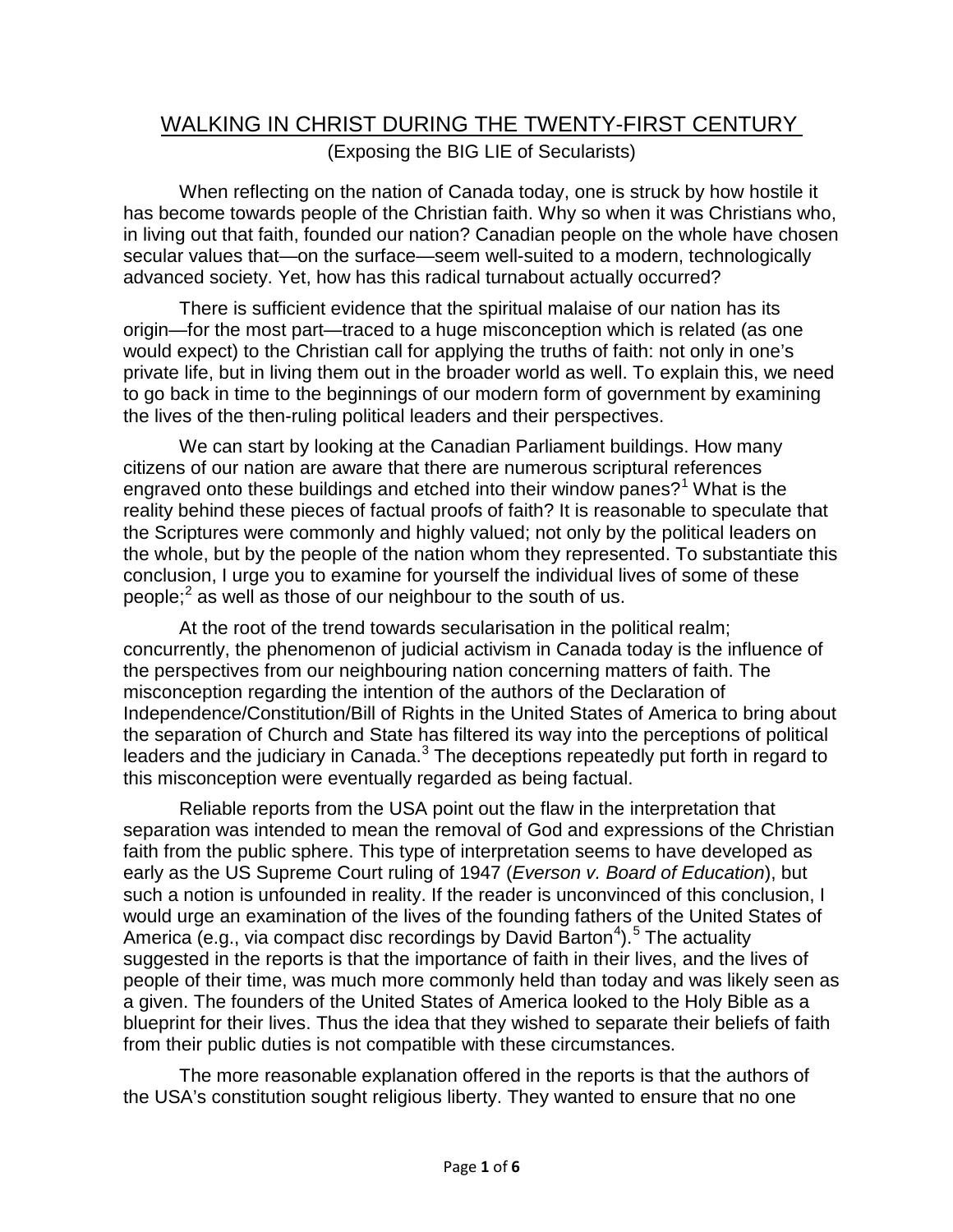religion (one specific denomination) would be enshrined in law as the religion of their nation.<sup>[6](#page-12-0)</sup> An understanding of faith coupled with common sense and reason affirm such a conclusion. Evidence of bearing witness to their faith in their public duties on the part of political leaders of that time is presented which unquestionably substantiates the proposed viewpoint. Their testimony of faith should be examined and looked to as an example for the people of today. Their example urges our leaders not to "check" (i.e., set aside) their consciences at the doors to the House of Commons, the Senate, and the judges' chambers in Canada.

Our nation's leaders have lost their way to the extent that our present political system is no longer fulfilling its mandate (largely in regard to upholding the common good). It seems this is the result of two phenomena operating independently (though it is conceivable that one influenced the initiation of the other, and each then fuelled one another's advancement) that have grown over time to take on a harmfully excessive prominence in the governance of our nation: **over-dominant political partisanship** (which stifles the expression of individual beliefs of conscience and its indispensable guidance—political parties were first legislatively recognised by the *Canada Elections Act* in 1970) and **runaway judicial activism** (that originated with the introduction of the *Charter* in 1982<sup>[7](#page-12-1)</sup> and has been taken to the extreme by way of the injurious misconception outlined herein).

Is *Intolerant Secularism* (in practise, tolerating everything except the expression of a Christian faith) the new State "religion" in Canada? Isn't this a close cousin of ancient paganism (the Old Testament gives numerous accounts of the idolatry of paganism that can be referred to for comparison); merely couched in deceptive, highsounding principles of secular humanism (cf. 1Corinthians 3:18-21)? Many politicians and also, by implication, court rulings are perpetrating a BIG LIE<sup>[8](#page-12-2)</sup> by telling Canadians to keep their faith private—within their homes or churches, and out of the public square. Of course, such a notion is abetted by the media; as well as contributing factors such as an affluent lifestyle, which fosters susceptibility to extreme individualism and independence. These people believe that they are justified in **imposing** their secularised views on society, but how unthinkable it is to even attempt to impose one's faith on anyone.<sup>[9](#page-12-3)</sup> If both are an imposition, then wouldn't it be better to impose what leads to the truth (actually though—with Christian conduct—this is proposed, not imposed)? Christians are first of all called to walk by faith and not by what appears to be suitable for contemporary society (cf. 2Corinthians 5:7). Had you lived centuries ago, isn't that exactly what you would have needed to enable crossing the Atlantic Ocean on a sail boat?

 $\sim$  Analysis by<sup>[10](#page-12-4)</sup>

(An initial version of this text was compiled for the Pioneers and Founders Seminar of November 16, 2013)

 $\overline{\phantom{a}}$  $1$  The existence of these inscriptions did not occur by chance. To substantiate this I shall cite Hansard, which is the official record of the remarks of our members of Parliament during their debates in the House of Commons (begun in 1880 for this House; 1871 for the Senate). Without doing an extensive search, I found many examples of references to, or about the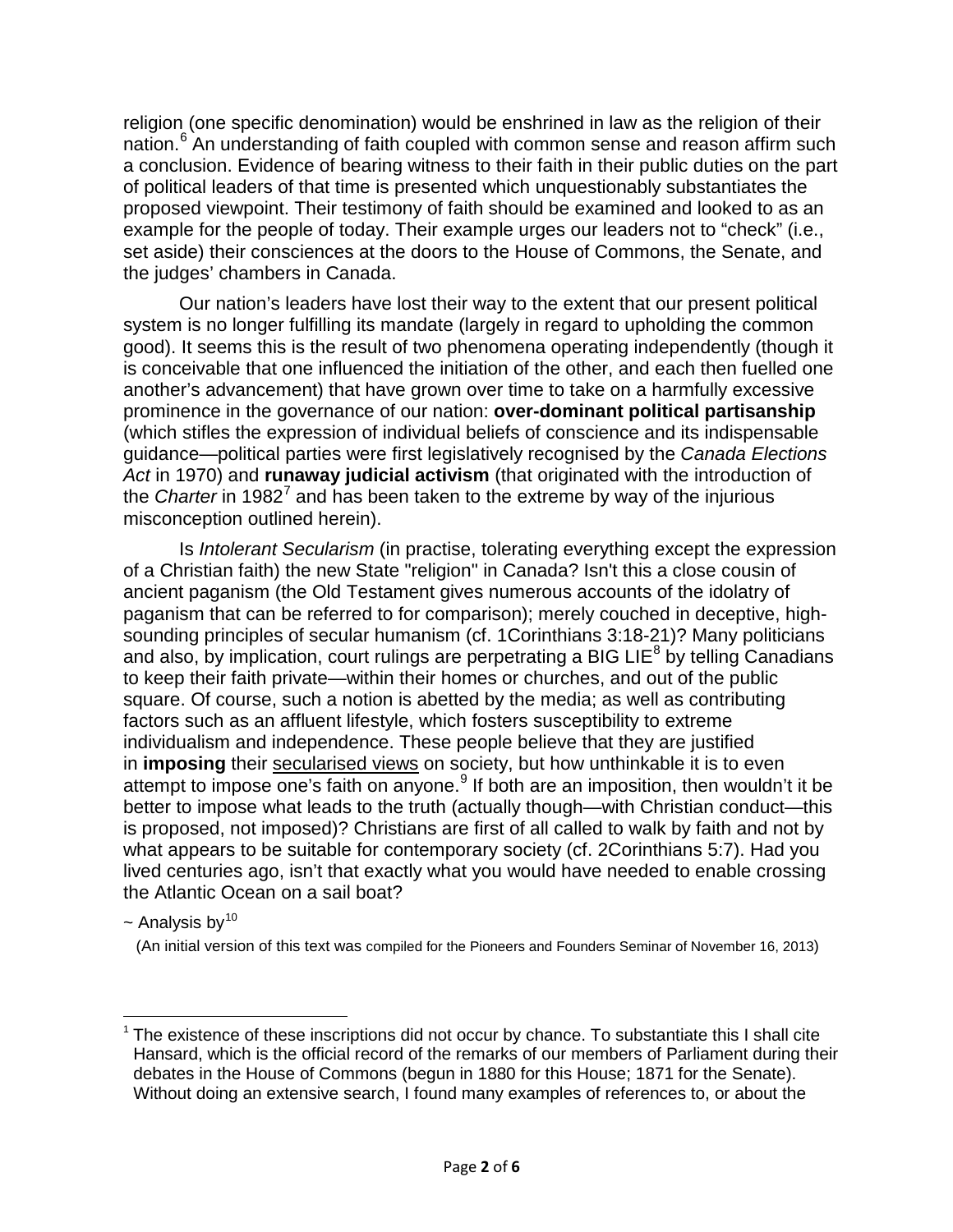<span id="page-11-3"></span>Scriptures. I have I selected a few samples from the year 1921 because in May and June of that year some questions were raised about the inscriptions (this was around the time that the Parliament buildings were being restored following a major fire). One concern was in regard to the absence of the use of French inscriptions (one of the two official languages in Canada). Another remark—on the face of it—appears possibly connected with a secular attitude. As an aid to conceptualising the Biblical worldview of the Canadian Parliament of 1921 please consider the following remarks.

### Mr. W. K. Baldwin (Standstead):

 $\overline{\phantom{a}}$ 

The people honour their King and worship God, and if you can get a people to do that the country is safe. … I heard the member for Brantford (Mr. Cockshutt) say that he was brought up on oatmeal and the Bible. Well, that is a pretty good diet and I want to say that if more people lived on such a diet they would come to a full realization of things and would know a little better what they were created for. It is said that mankind was created to glorify God, but I think that the percentage of those who do so outside the province of Quebec is very small indeed.

<span id="page-11-4"></span>~House of Commons Debates, 13th Parliament, 5th Session: Volume 4, Image 203, page 3205 (May 10, 1921)

Hon. W. L. Mackenzie King (leader of the Opposition):

Let me remind my right hon. friend that people who live in glass houses should not throw stones, and that there is a passage of Scripture which says, "Judge not, that ye be not judged, for with what judgment ye judge, ye shall be judged, and with what measure ye mete, it shall be measured to you again."

~House of Commons Debates, 13th Parliament, 5th Session: Volume 4, Image 597, page 3599 (May 19, 1921)

#### Mr. Fernand Rinfret (St. James):

My hon. friend the Minister of Finance, though a sinner, is only a sinner of the eleventh hour, and I do hope that for him the text of scripture does not apply in the reverse form. ~House of Commons Debates, 13th Parliament, 5th Session: Volume 4, Image 650, page 3652 (May 19, 1921)

[ Crediting the Library of Parliament (Historical Debates of the Parliament of Canada)[, http://parl.canadiana.ca/browse](http://parl.canadiana.ca/browse) ].

<span id="page-11-1"></span><sup>2</sup> Some suggested sources:

- 1. Michael Clarke (Editor), *Canada: Portraits of Faith* [Chilliwack, BC: Reel to Reel Ministries (Canada) Society, 1998].
- 2. Faytene Kryskow, *Stand On Guard: A Prophetic Call & Research on the Righteous Foundations of Canada* (Vancouver, BC: Credo Publishing, 2005).
- 3. David Mainse (with David Manuel), *God Keep Our Land: A Salute to Canada*, (Toronto, ON: Mainroads Productions Inc., 1981).

<span id="page-11-2"></span><span id="page-11-0"></span> $3$  Perhaps the most compelling evidence substantiating the influence of the United States of America on Canada in this regard is the reference to our constitution, the *Canadian Charter of Rights and Freedoms*, by the judiciary as a "living tree". Clearly this has evolved from the dicta associated with the "living constitution" put forth by the judiciary in the USA. Through my research, I have discovered the following primary sources: John Marshall in *McCulloch v. Maryland* from 1819; and Oliver Wendell Homes Jr. in *Missouri v. Holland* from 1920. David Barton, a noted American historian [\(http://wallbuilders.com/SCHbioDB.asp\)](http://wallbuilders.com/SCHbioDB.asp), pointed out an eye-opening declaration from the Supreme Court of the USA, which has been overlooked by the judiciary of our time. It is found in a case from 1892: *Our laws and our institutions must necessarily be based on, and must include the teachings of the Redeemer of mankind. It is impossible for it to be otherwise. We find evidence of this from the discovery of the nation to the present hour.* Mr. Barton attempts to correct the distortions of history perpetrated by the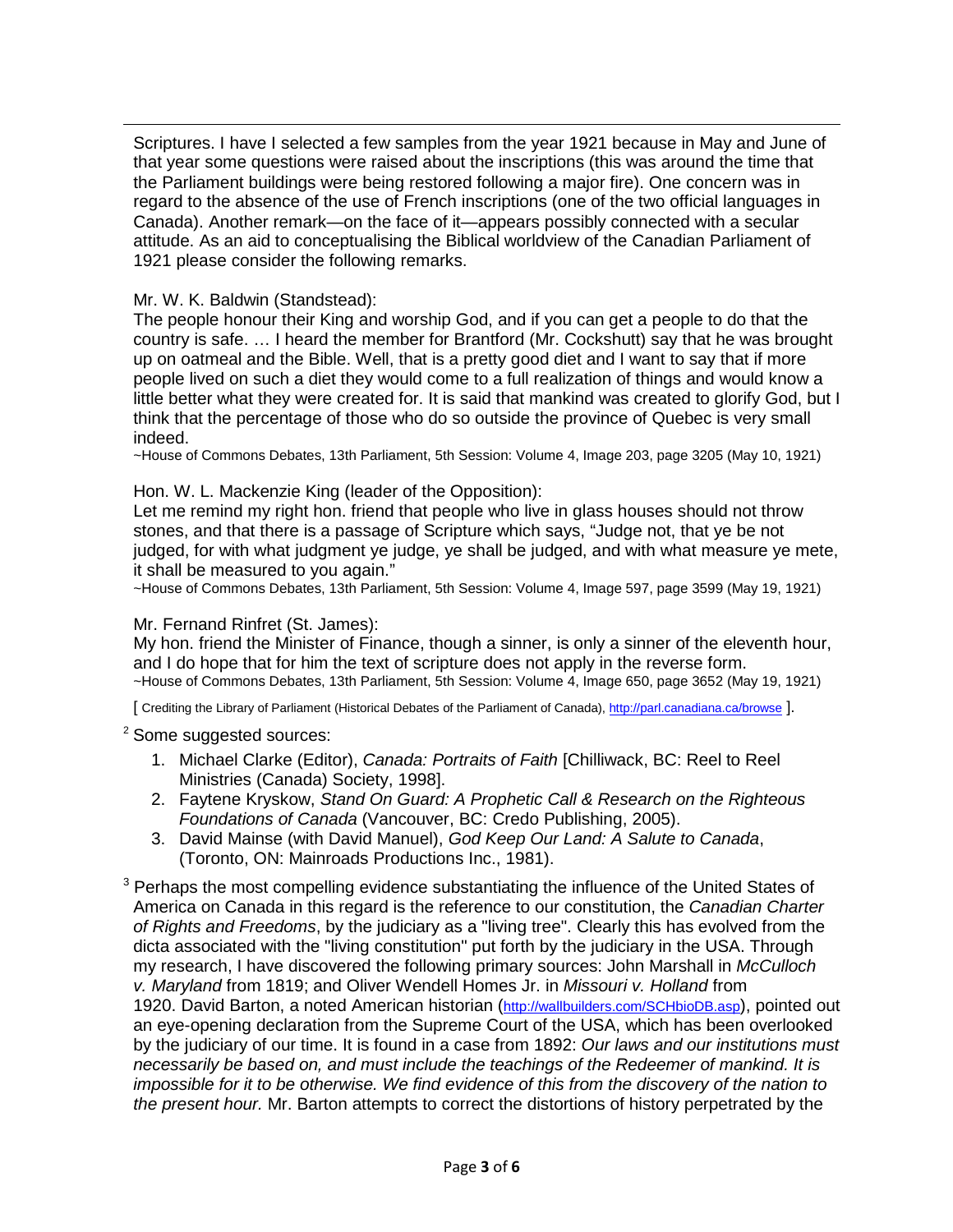proponents of secularisation by presenting factual information on the founding fathers of the USA. He outlines historical documents that attest to the profession of their faith: not only privately, but in their public duties as well.

<sup>4</sup> Two compact disc recordings that I would recommend listening to are:

 $\overline{\phantom{a}}$ 

- 1. *America: Designed with Godly Intent I-II* (product # B00579D) produced by Focus on the Family (2001, 2008 broadcasts). Hosted by Dr. James Dobson with Mr. David Barton as the featured speaker. This CD recording goes into detail on the letter written by Thomas Jefferson in regard to the First Amendment (of the Bill of Rights) of the Constitution.
- 2. *The Founding of America I-II* (product # 5008189) produced by Focus on the Family (2004, 2011 broadcasts). Mr. Jim Daly hosts this recording with Mr. David Barton as the featured speaker.
- <span id="page-12-2"></span> $5$  For a closely related analogy in history, I charge anyone to cite an explorer granted a charter who didn't visibly profess his (I suspect there were no female explorers) faith through some means or manner of behaviour in carrying out the said mandate. In the present era, voyages were taken into space—"the final frontier" (as William Shatner, a.k.a. Captain Kirk, regularly announced to "Trekies" starting in 1966). Having the benefit of hindsight, one can't help but think of how much must have been missed by the spaceship travels (in real life; e.g., Apollo 11 of July 20, 1969) by not openly offering these to the glory of God in the spirit of the explorers of old (not to negate the individual—essentially private—profession of faith that was discernible to the inquisitive observer).
- <span id="page-12-3"></span><span id="page-12-0"></span> $6$  Consider that the Pilgrims left England because of such circumstances, which did not give them the freedom to practise their faith as they saw fit. The Pilgrims recorded the following statement for future generations to know: "This voyage was undertaken for the glory of God and the advancement of the Christian faith." [Paraphrased by Senator Zell Miller during the Focus on the Family [\(http://www.focusonthefamily.com/\)](http://www.focusonthefamily.com/) broadcast of July 3, 2007 entitled *Let Us Behave Decently*]. Thanksgiving Day in the USA is a testimony of the grateful faith of the Pilgrims. A study of its origins reveals that the celebration carries forth this public profession of faith in a continuum to our time despite the attempts of secularists to remove all traces of religion from the godly heritage of the USA. They have become so brash that they are demanding the removal of references to God in the inscriptions on American currency; as well as, the removal of the posting of the Ten Commandments from government buildings (cf. the failed attempt, circa May and June of 1921, to remove Scriptural references on the Parliament buildings in Canada). How is it that secularists cannot see the mere existence of these evidences of faith as a clear sign that they misunderstand the notion of the separation of Church and State to mean the removal of all religious expression in the domain of the government (rather than to ensure that the Church is protected from having the imposition of a State religion)? This is obviously in opposition to the intent of the founding fathers of the USA that is self-evident from the First Amendment: *Congress shall make no law respecting an establishment of religion, or prohibiting the free exercise thereof; or abridging the freedom of speech, or of the press; or the right of the people peaceably to assemble, and to petition the Government for a redress of grievances.* Yet, the myopic agenda of secularists has been widely promoted as having a basis in Thomas Jefferson's letter (written while he was the third President of the United States) which mentioned a wall of separation between Church and State. This is a denial of the reality overwhelmingly evident from the historical facts; and, considering the harm done, nothing less than a diabolical lie.
- <span id="page-12-4"></span><span id="page-12-1"></span><sup>7</sup> The Preamble for the *Charter* (*Whereas Canada is founded upon principles that recognize the supremacy of God and the rule of law*) unmistakably affirms the need to recognise the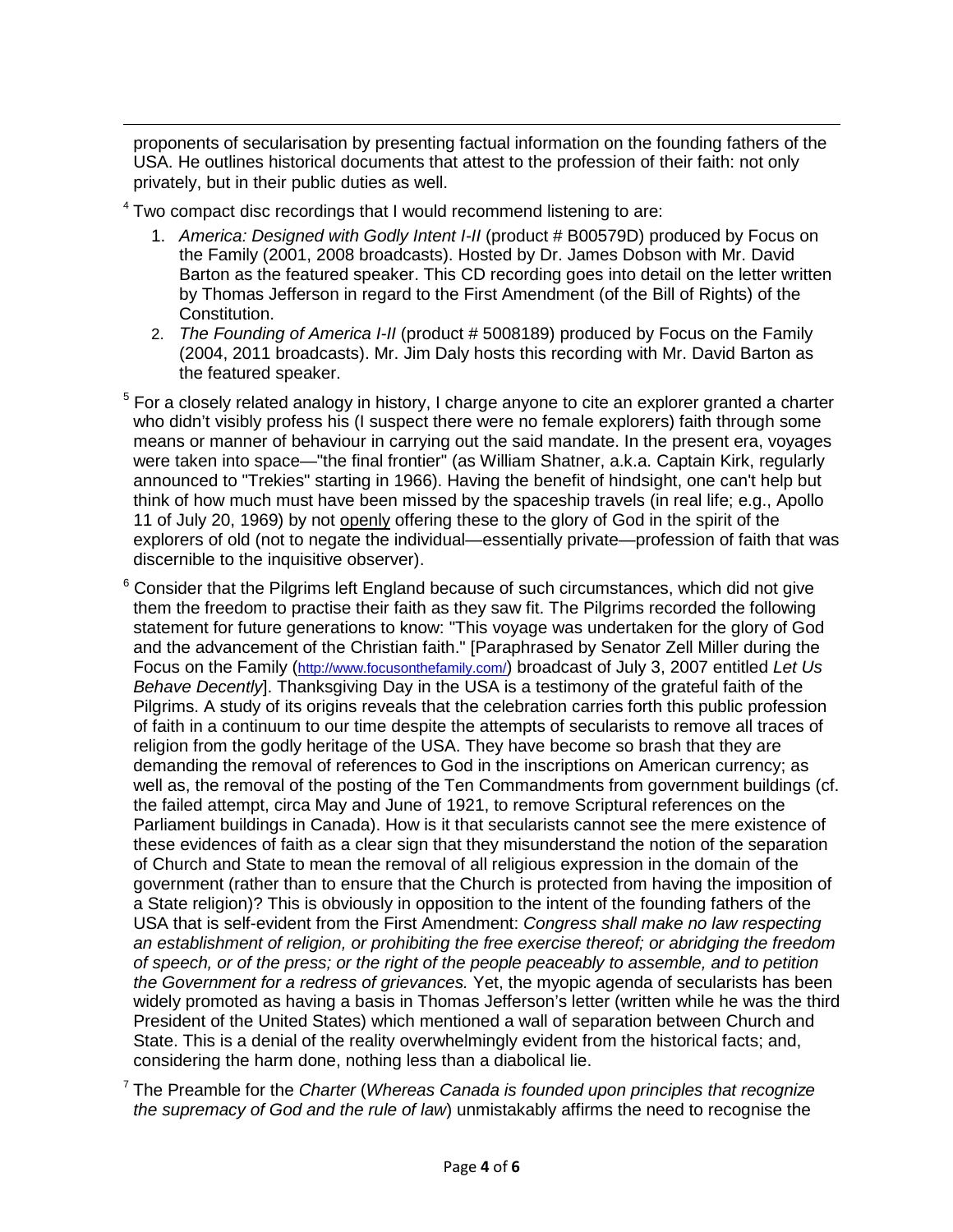role of faith in the legislative process and the justice system. This analysis attempts to explain why the Preamble of the *Canadian Charter of Rights and Freedoms* has been ignored by the majority of our legislators and the judiciary from its inception in 1982. It is significant to observe that the wording for this Preamble stems from the one for the *Canadian Bill of Rights* of 1960 (notably leaving out additional, important considerations: *The Parliament of Canada, affirming that the Canadian Nation is founded upon principles that acknowledge the supremacy of God, the dignity and worth of the human person and the position of the family in a society of free men and free institutions; Affirming also that men and institutions remain free only when freedom is founded upon respect for moral and spiritual values and the rule of law; And being desirous of enshrining these principles and the human rights and fundamental freedoms derived from them, in a Bill of Rights which shall reflect the respect of Parliament for its constitutional authority and which shall ensure the protection of these rights and freedoms in Canada*).

 $\overline{\phantom{a}}$ 

 $8$  Around the beginning of the third millennium (roughly 2,000 years after the Incarnation of the Lord Jesus Christ)—at the height of "political correctness"—the secularists made concerted efforts to lead people away from recognizing the religious basis for the *holy days* (the root meaning of "holidays", a word commonly used in their place as society advanced industrially and commercially) associated with Christmas. Some examples: store employees being directed to greet people with "Happy Holidays" instead of the traditional "Merry Christmas", changing the name of the Christmas tree to a "holiday tree", and banning nativity scenes from the public square. They have not been as successful with the Easter Season; perhaps because they are not so determined, in this case, to use their euphemistic deception since the words are not overtly Christian.

 $9$  The passage of Omnibus Bill C-150 legalised abortion, and decriminalised both sodomy and contraception (the *Divorce Act*, which expanded the basis for sanctioning divorce, was passed one year prior in 1968). Altogether these changes enormously facilitated the imposition of a secular outlook; accordingly, hindsight attests this to have been the major turning point for implementing secularisation in Canada. It was given wide acceptance by Pierre Elliot Trudeau who, as Justice Minister, introduced this bill originally. On December 21, 1967 he made his famous quip (which was apparently coined by a newspaper journalist) that the media highly promoted: "There's no place for the state in the bedrooms of the nation." He went on to say "what's done in private between adults doesn't concern the Criminal Code." **A statement was then made which has turned out to be very significant, but unheeded to this day (in particular with the passage of the** *Civil Marriage Act* **in 2005, which legalised homosexual "marriage"): "When it [this thing on homosexuality] becomes public, this is a different matter."** The press were also told: "It's bringing the laws of the land up to contemporary society." He was subsequently elected—with a popularity that many Canadians described to be Trudeaumania—as Prime Minister to oversee the reintroduction and passage of Omnibus Bill C-150 on May 14, 1969.

 $10$  On April 2, 2014 this analysis was dedicated to the papacy of St. John Paul II (1920-2005) in conjunction with the inaugural observation of "Pope John Paul II Day" (first established in Ontario, [http://www.ontla.on.ca/web/bills/bills\\_detail.do?locale=en&Intranet=&BillID=2794\)](http://www.ontla.on.ca/web/bills/bills_detail.do?locale=en&Intranet=&BillID=2794). It is an expression of my gratitude for the immeasurable way that his life of faith inspired and assisted me in my Christian walk. May the annual memorials to his legacy provide hope for generations to come. Pope John Paul II was a tireless promoter of the Gospel of life (directing people to respect the sanctity of human life from conception to natural death); showing himself to be a highly credible witness of this through his epistle (2 Corinthians 3:2